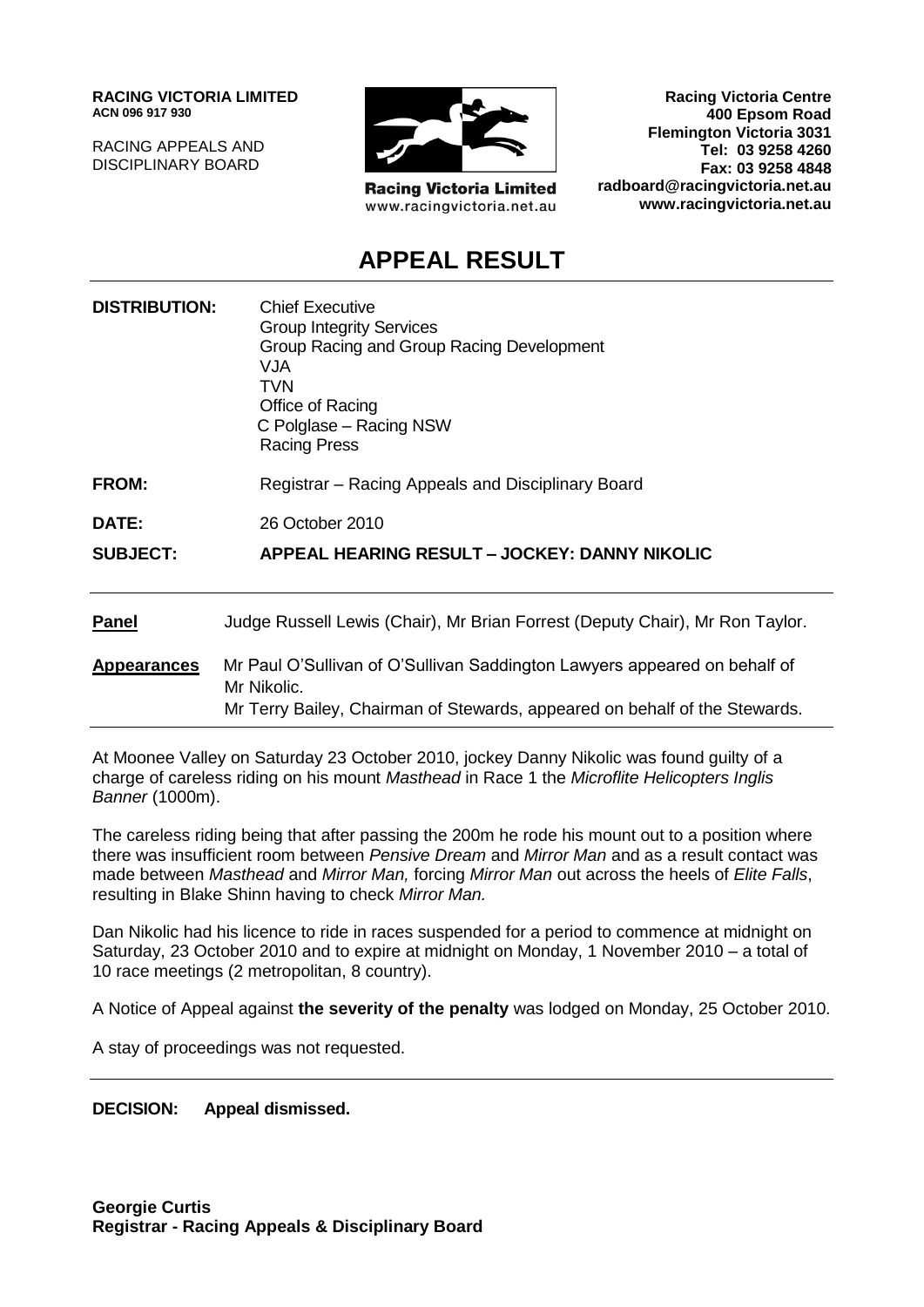# **TRANSCRIPT OF PROCEEDINGS**

# **RACING APPEALS AND DISCIPLINARY BOARD**

\_\_\_\_\_\_\_\_\_\_\_\_\_\_\_\_\_\_\_\_\_\_\_\_\_\_\_\_\_\_\_\_\_\_\_\_\_\_\_\_\_\_\_\_\_\_\_\_\_\_\_\_\_\_\_\_\_\_\_\_\_\_\_

**HIS HONOUR JUDGE R.P.L. LEWIS, Chairman MR B. FORREST, Deputy Chairman MR R. TAYLOR**

## **EXTRACT OF PROCEEDINGS**

**DECISION**

# **IN THE MATTER OF THE MICROFLITE HELICOPTERS INGLIS BANNER OVER 1000 METRES**

**JOCKEY: DANNY NIKOLIC**

# **MELBOURNE**

#### **TUESDAY, 26 OCTOBER 2010**

MR T. BAILEY appeared on behalf of the RVL Stewards

MR P. O'SULLIVAN appeared on behalf of the Appellant